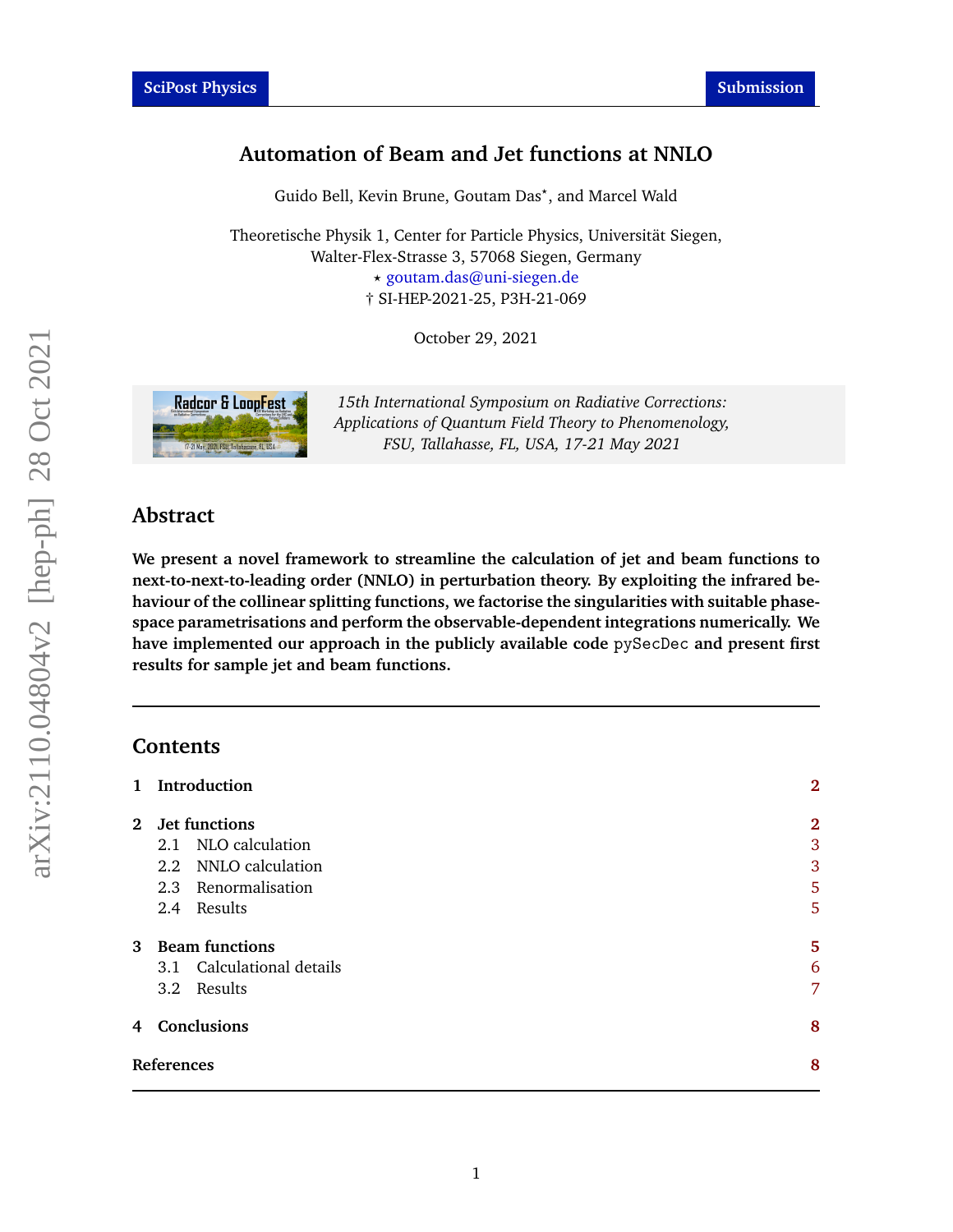## <span id="page-1-0"></span>**1 Introduction**

In recent years, Soft-Collinear Effective Theory (SCET) has been successful in describing observables at lepton as well as hadron colliders through the resummation of large logarithms appearing in different corners of phase space. The resummation in the SCET framework relies on an underlying factorisation theorem consisting of hard (*H*), beam (*B*), jet (*J*), and soft (*S*) functions,

$$
d\sigma = H \cdot \prod_i B_i \otimes \prod_j J_j \otimes S \,. \tag{1}
$$

All these functions can be calculated in perturbation theory order-by-order in the strong-coupling expansion. The resummation can be performed by evolving them to a common renormalisation scale by solving the corresponding renormalisation group equations (RGE). The calculation of these functions often becomes challenging at higher orders. In particular, the jet, beam, and soft quantities depend on the specific observable and need to be calculated on a case-by-case basis. In recent years, there have been efforts in automating the calculation of these perturbative ingredients. Whereas di-jet soft functions are now available to next-to-next-to-leading order (NNLO) for many SCET-1 and SCET-2 observables through the publicly available package SoftSERVE [[1–](#page-7-2)[3](#page-7-3)], an extension to general N-jet soft functions is currently in progress [[4](#page-7-4)]. There have also been efforts in automating the calculation of jet and beam functions at NLO  $[5, 6]$  $[5, 6]$  $[5, 6]$  $[5, 6]$  $[5, 6]$ , and in this work we plan to bring these efforts to the NNLO level, which is essential to achieve high-precision resummations at collider processes.

## <span id="page-1-1"></span>**2 Jet functions**

The jet functions appear in SCET factorisation theorems whenever one considers processes with coloured partons in the final state at both lepton or hadron colliders. In this work, we focus on quark jet functions, which are defined in terms of the collinear field operator  $\chi = W^{\dagger}_{\bar{n}}$ *n*¯ *n/n/*¯ <sup>4</sup> *ψ* via

$$
\left[\frac{\text{i}\hbar}{2}\right]_{\beta\alpha}J_q(\tau,\mu) = \frac{1}{\pi}\sum_{X}(2\pi)^d\delta\left(Q - \sum_{i}k_i^-\right)\delta^{(d-2)}\left(\sum_{i}k_i^{\perp}\right)\langle 0|\,\chi_{\beta}\,|X\rangle\,\langle X|\,\bar{\chi}_{\alpha}\,|0\rangle\,\mathcal{M}(\tau;\{k_i\}),\tag{2}
$$

where  $W_{\bar{n}}$  denotes a collinear Wilson line, and we introduced light-cone coordinates with  $k_i^-=\bar{n}\cdot k_i$ ,  $k_i^+ = n \cdot k_i$  and a transverse component  $k_i^{\perp,\mu}$  $\sum_{i}^{\perp,\mu}$  satisfying *n* ⋅  $k_i^{\perp} = \bar{n} \cdot k_i^{\perp} = 0$ , along with  $n^2 = \bar{n}^2 = 0$ and  $n \cdot \bar{n} = 2$ . The sum over *X* refers to the phase space of the final-state particles and  $\mathcal{M}(\tau; \{k_i\})$ denotes a generic measurement function in Laplace space, with *τ* being the corresponding Laplace variable and {*k<sup>i</sup>* } the momenta of the final-state particles. The expansion of the bare jet functions in the strong coupling ( $a_s = \alpha_s / 4\pi$ ) in Laplace space can then be written as

<span id="page-1-3"></span><span id="page-1-2"></span>
$$
J_q^0(\tau) = 1 + \sum_{k=1}^{\infty} (Z_\alpha a_s)^k \left(\mu^2 \bar{\tau}^2\right)^{k\epsilon} J_q^{(k)}(\tau, \epsilon), \tag{3}
$$

where  $\bar{\tau} = \tau e^{\gamma_E}$  with  $\gamma_E \simeq 0.5772$  being Euler's constant, and  $Z_\alpha = 1 - a_s \beta_0 / \epsilon$  is the strongcoupling renormalisation constant in  $d = 4 - 2\epsilon$  dimensions in the  $\overline{\text{MS}}$ -scheme.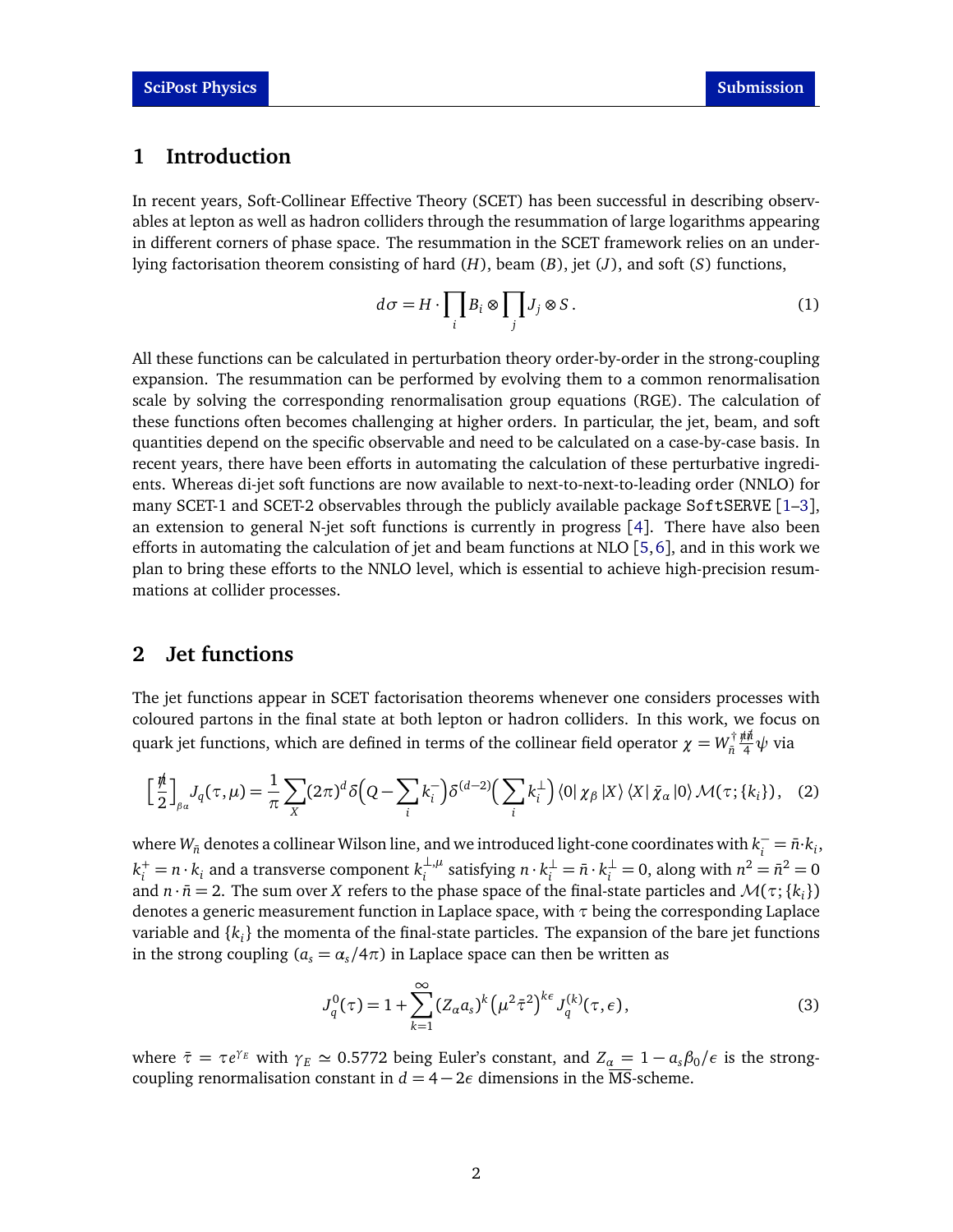#### <span id="page-2-0"></span>**2.1 NLO calculation**

At NLO one encounters a two-body phase space for the calculation of the jet functions in terms of an on-shell gluon  $(k^{\mu})$  and a quark  $(p^{\mu})$  momentum. However, according to [\(2\)](#page-1-2) the sum of their large components is constrained by the total jet energy *Q* and their transverse momenta must balance each other. This leads to the following parametrisation (defining  $\bar{z}=1-z$ ),

$$
k_{-} = zQ,
$$
  $p_{-} = \bar{z}Q,$   $|\vec{k}_{\perp}| = |\vec{p}_{\perp}| = k_{T},$   $\cos \theta_{k} = 1 - 2t_{k}.$  (4)

At NLO the collinear matrix element is proportional to the well-known splitting function [[7](#page-8-1)],

<span id="page-2-2"></span>
$$
P_{q^* \to gq}^{(0)}(z) = \frac{C_F}{z} \left[ 1 + \bar{z}^2 - \epsilon z^2 \right].
$$
 (5)

We then parametrise the one-emission measurement function in the form (see also  $[1-3]$  $[1-3]$  $[1-3]$ ),

$$
\mathcal{M}_1(\tau; p, k) = \exp\left[-\tau k_T \left(\frac{k_T}{zQ}\right)^n f(z, t_k)\right],\tag{6}
$$

where the exponential is a result of the Laplace transformation of the momentum-space measurement function, and the function  $f(z,t_k)$  is assumed to be finite and non-zero in the singular limit of the matrix element  $z \rightarrow 0$ . With this *ansatz* for the generic measurement function, we arrive at the following master formula for the NLO quark jet functions,

$$
J_q^{(1)}(\tau,\epsilon) = (\tau Q)^{\frac{-2n\epsilon}{1+n}} \frac{8e^{-\gamma_E \epsilon}}{(1+n)\sqrt{\pi}} \frac{\Gamma(-\frac{2\epsilon}{1+n})}{\Gamma(\frac{1}{2}-\epsilon)} \times \int_0^1 dz \ z^{-1-\frac{2n\epsilon}{1+n}} \left[ z P_{q^* \to gq}^{(0)}(z) \right] \int_0^1 dt_k \ (4t_k \bar{t}_k)^{-\frac{1}{2}-\epsilon} f(z,t_k)^{\frac{2\epsilon}{1+n}}. \tag{7}
$$

Notice that the  $k_{\scriptstyle T}$ -integration is already performed, and we are thus left with two remaining integrations over the splitting variable *z* and the angular variable *t<sup>k</sup>* , which we perform numerically. As seen above, all singularities are nicely factorised in this representation in terms of the gamma function and the monomial  $z^{-1-\frac{2n\epsilon}{1+n}}$ . The explicit dependence on the observable then enters through the parameter *n* defined in [\(6\)](#page-2-2) and the function *f* (*z*, *t<sup>k</sup>* ), which parametrises the dependence on the splitting variable and the azimuthal angle *θ<sup>k</sup>* .

#### <span id="page-2-1"></span>**2.2 NNLO calculation**

The NNLO contribution to the jet functions involves two different kinds of contributions, *viz*. the real-virtual (RV) and the real-real (RR) contribution. In the RV case, the calculation follows similarly to the NLO case since the phase space still consists of two particles. In particular, the measurement function is again given by [\(6\)](#page-2-2) and the matrix element is now related to the one-loop correction to the splitting function [[8–](#page-8-2)[10](#page-8-3)],

$$
\mathbb{P}_{q^* \to gq}^{(1)}(z) = \frac{C_F}{z^{1-\epsilon}\bar{z}^{-\epsilon}} \left\{ (1+\bar{z}^2 - \epsilon z^2) \left[ C_F + (C_F - C_A) \left( 1 - \frac{\epsilon^2}{1-2\epsilon} \right) - C_{A2} F_1 \left( 1, -\epsilon; 1-\epsilon; -\frac{\bar{z}}{z} \right) \right. \right. \\ \left. + (C_A - 2C_F) \, {}_2F_1 \left( 1, -\epsilon; 1-\epsilon; -\frac{z}{\bar{z}} \right) \right\} + (C_F - C_A) \frac{\epsilon^2 \bar{z} (1+\bar{z})}{1-2\epsilon} \right\} . \tag{8}
$$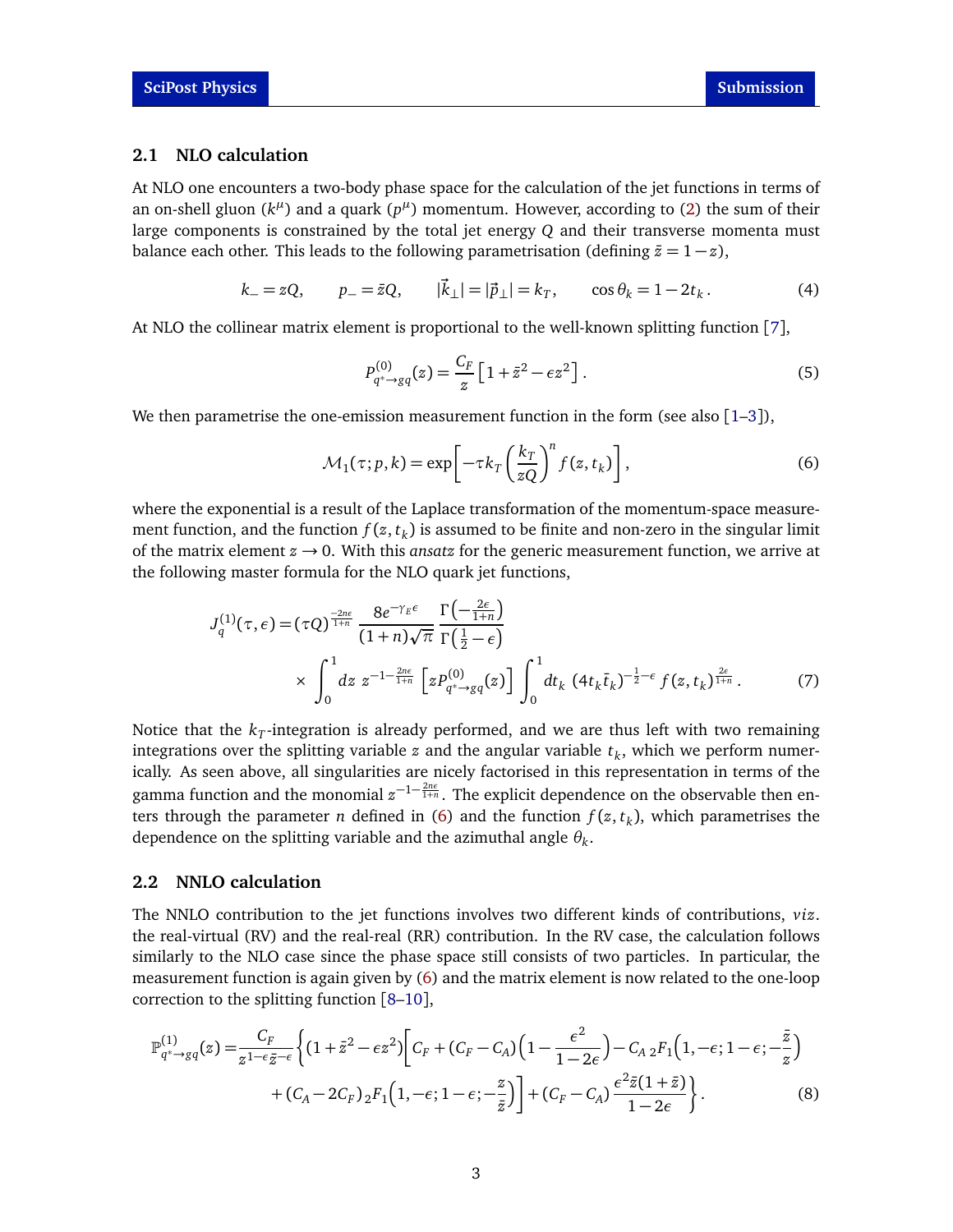In terms of this, the master formula for the RV contribution takes the form,

$$
J_{q,RV}^{(2)}(\tau, \epsilon) = (\tau Q)^{\frac{-4n\epsilon}{1+n}} \frac{4^{2+\epsilon} \pi \ e^{-2\gamma_E \epsilon}}{1+n} \frac{\Gamma(-\frac{4\epsilon}{1+n}) \cot(\pi \epsilon)}{\epsilon \Gamma(1/2 - \epsilon)^2} \times \int_0^1 dz \ z^{-1-\frac{4n\epsilon}{1+n}} \left[ z \ \mathbb{P}_{q^* \to gq}^{(1)}(z) \right] \int_0^1 dt_k \ (4t_k \bar{t}_k)^{-\frac{1}{2}-\epsilon} f(z, t_k)^{\frac{4\epsilon}{1+n}}. \tag{9}
$$

The calculation of the RR contribution is, on the other hand, more involved due to the complicated singularity structure of the  $1 \rightarrow 3$  splitting functions [[11–](#page-8-4)[13](#page-8-5)]. In particular, it turns out one cannot factorise all the overlapping singularities of the matrix elements with a single parametrisation in this case. In order to tackle the RR contribution, we then start from the following parametrisation of the three-body phase space,

$$
a = \frac{k_{-}l_{T}}{l_{-}k_{T}}, \qquad b = \frac{k_{T}}{l_{T}}, \qquad z = \frac{k_{-} + l_{-}}{Q}, \qquad q_{T} = \sqrt{(k_{-} + l_{-})(k_{+} + l_{+})}, \tag{10}
$$

where  $k^{\mu}$  and  $l^{\mu}$  are the momenta of the emitted partons, while we again denote the final-state momentum of the mother quark by  $p^{\mu}$ . Here, *a* is a measure of the rapidity difference of the emitted daughter particles, *b* is the ratio of their transverse momenta, and *z* and  $q<sub>T</sub>$  parametrise the dependence on their total light-cone momenta. In addition, we also need three angles  $\theta_k$ ,  $\theta_l$ ,  $\theta_{kl}$ , which we rewrite in terms of  $t_k, t_l, t_{kl}$ , similar to the NLO parametrisation discussed above. We also find it convenient to remap the variables *a* and *b* to the unit hypercube, which automatically introduces four sectors for each contribution.

To factorise the divergences of the RR contribution, we employ a mixed strategy of sectordecomposition steps, non-linear transformations and selector functions (details will be given in [[14](#page-8-6)]). We then introduce a similar generic measurement function for the two-emission case,

<span id="page-3-0"></span>
$$
\mathcal{M}_2(\tau;p,k,l) = \exp\left[-\tau q_T \left(\frac{q_T}{zQ}\right)^n \mathcal{F}(a,b,z,t_k,t_l,t_{kl})\right],\tag{11}
$$

whose exact form depends on the specific parametrisation and the divergences of the matrix element. While the RR contribution involves three colour structures  $(C_F^2, C_F C_A, C_F T_F n_f)$ , the calculation simplifies significantly for the  $C_F T_F n_f$  piece, where the above parametrisation can be used to factorise all divergences. Specifically, the singularities arise in the limits  $q_T \rightarrow 0$ ,  $z \rightarrow 0$  and in the overlap of  $a \rightarrow 1$  and  $t_{kl} \rightarrow 0$  in this case. The overlapping divergence is a result of the configuration where the partons with momenta  $k^{\mu}$  and  $l^{\mu}$  become collinear to each other. It can be resolved with a simple substitution  $(a, t_{kl}) \rightarrow (u, v)$  as shown in [[1](#page-7-2)[–3](#page-7-3)].

The calculation of the  $C_F^2$  and  $C_F C_A$  colour structures, on the other hand, involve more complicated singularity patterns. Moreover, one needs to ensure that the function  $\mathcal F$  defined in [\(11\)](#page-3-0) stays finite and non-zero in the singular limits of the matrix elements, which poses additional constraints on the phase-space parametrisations. We have developed a strategy that satisfies these constraints – while properly factorising all singularities – which requires, however, to introduce about a dozen different parametrisations for the  $C_F^2$  and  $C_F C_A$  contributions.

After factorising all divergences into monomials, one needs to perform a Laurent expansion to expose the divergences in the dimensional regulator *ε*, followed by numerical integrations of the associated coefficients. To perform these steps, we use the publicly available package pySecDec [[15](#page-8-7)]. The numerical integrations are then performed with the Vegas routine as implemented in the Cuba library inside the pySecDec framework.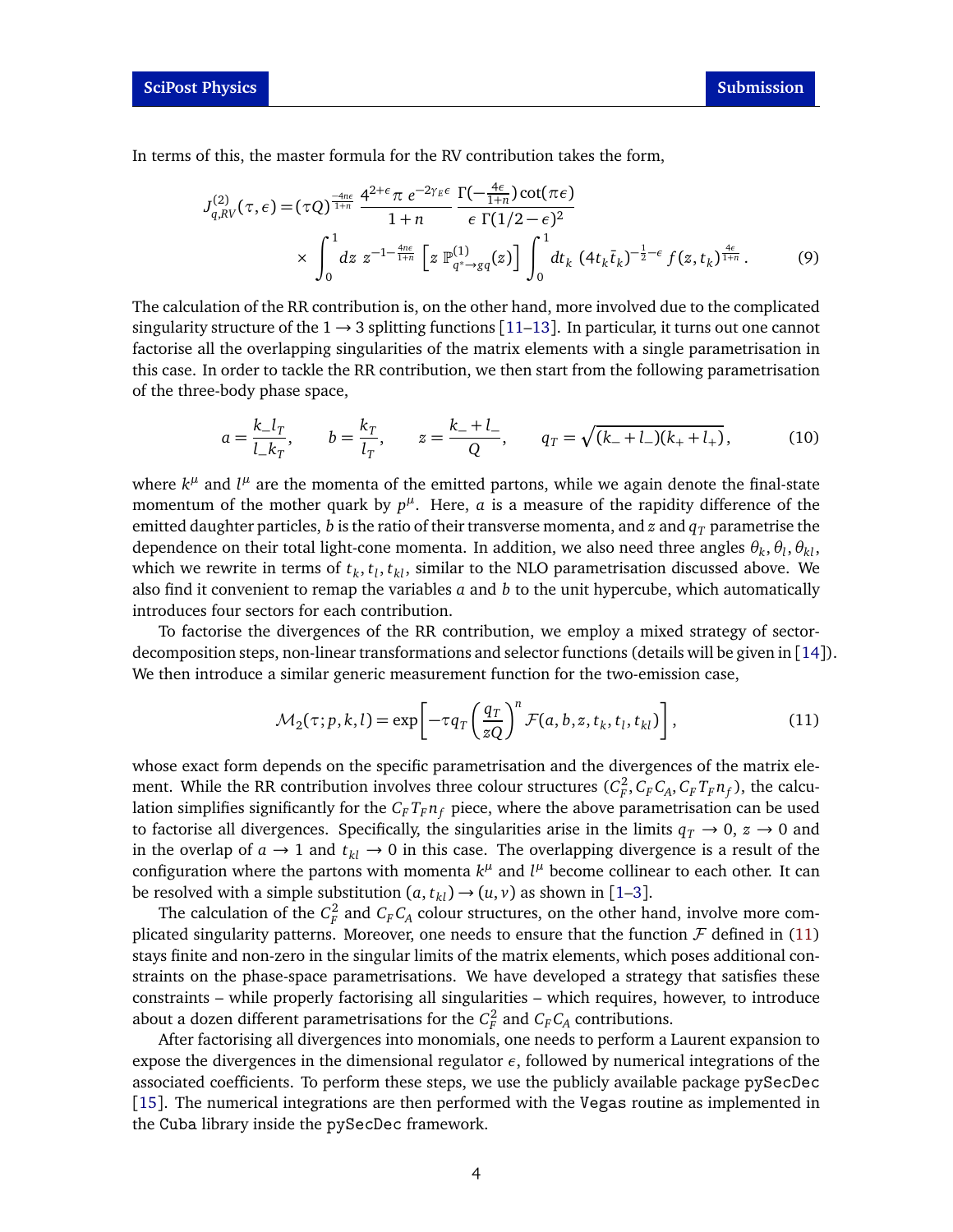#### <span id="page-4-0"></span>**2.3 Renormalisation**

In Laplace space the renormalisation of the jet functions takes a multiplicative form,  $J_q = Z_{J_q} J_q^0$ , and the corresponding renormalisation group equation reads,

<span id="page-4-4"></span><span id="page-4-3"></span>
$$
\frac{d}{d\ln\mu}J_q(\tau,\mu) = \left[2g(n)\Gamma_{\text{cusp}}(\alpha_s)L + \gamma^J(\alpha_s)\right]J_q(\tau,\mu),\tag{12}
$$

where  $g(n) = (n+1)/n$ ,  $L = \ln(\mu \bar{\tau}/(Q \bar{\tau})^{\frac{n}{1+n}})$ , and  $\Gamma_{\text{cusp}}(\alpha_s)$  and  $\gamma^J(\alpha_s)$  are the cusp and noncusp anomalous dimensions, respectively. Expanding the anomalous dimensions in the form  $G(\alpha_s) = \sum_{n=0}^{\infty} G_n a_s^{n+1}$ , the solution of the RGE becomes up to two-loop order,

$$
J_q(\tau,\mu) = 1 + a_s(\mu) \left\{ g(n) \Gamma_0 L^2 + \gamma_0^J L + c_1^J \right\} + a_s^2(\mu) \left\{ g(n)^2 \frac{\Gamma_0^2}{2} L^4 + g(n) \left( \gamma_0^J + \frac{2\beta_0}{3} \right) \Gamma_0 L^3 + \left( g(n) \left( \Gamma_1 + \Gamma_0 c_1^J \right) + \gamma_0^J \left( \frac{\gamma_0^J}{2} + \beta_0 \right) \right) L^2 + \left( \gamma_1^J + c_1^J (\gamma_0^J + 2\beta_0) \right) L + c_2^J \right\}.
$$
 (13)

The renormalisation constant  $Z_{J_q}$  satisfies a similar RGE as [\(12\)](#page-4-3) and the solution follows as

<span id="page-4-5"></span>
$$
Z_{J_q}(\tau,\mu) = 1 + a_s(\mu) \left\{ -g(n) \frac{\Gamma_0}{2} \frac{1}{\epsilon^2} - \left( g(n) \Gamma_0 L + \frac{\gamma_0^J}{2} \right) \frac{1}{\epsilon} \right\} + a_s^2(\mu) \left\{ g(n)^2 \frac{\Gamma_0^2}{8} \frac{1}{\epsilon^4} + \left( g(n)^2 \frac{\Gamma_0^2}{2} L + g(n) \Gamma_0 \left( \frac{\gamma_0^J}{4} + \frac{3\beta_0}{8} \right) \right) \frac{1}{\epsilon^3} + \left( g(n)^2 \frac{\Gamma_0^2}{2} L^2 + g(n) \frac{\Gamma_0}{2} \left( \gamma_0^J + \beta_0 \right) L - \frac{g(n) \Gamma_1}{8} + \frac{(\gamma_0^J)^2}{8} + \frac{\beta_0 \gamma_0^J}{4} \right) \frac{1}{\epsilon^2} - \left( g(n) \frac{\Gamma_1}{2} L + \frac{\gamma_1^J}{4} \right) \frac{1}{\epsilon} \right\}.
$$
 (14)

This form of  $Z_{J_q}$  provides a strong check of our calculation for the higher poles, since the observableindependent anomalous dimensions  $\Gamma_0$ ,  $\Gamma_1$  and  $\beta_0$  are all known (we use the conventions from [[1–](#page-7-2) [3](#page-7-3)]). On the other hand, we can use [\(13\)](#page-4-4) and [\(14\)](#page-4-5) to extract the non-cusp anomalous dimensions *γ*<sup>*J*</sup><sub>0</sub> and *γ*<sup>*J*</sup><sub>1</sub> from the 1/*ε* poles, and the non-logarithmic coefficients *c*<sup>*J*</sup><sub>1</sub> and *c*<sup>*J*</sup><sub>2</sub> of the renormalised jet functions from the finite terms of the bare NNLO calculation.

#### <span id="page-4-1"></span>**2.4 Results**

With this setup, we computed the jet functions for the event-shape observables thrust and angularities. As the NLO case is trivial, we focus here on the NNLO numbers, which we present in the form  $\gamma_1^J = \gamma_1^{C_F}$  $C_F^C + C_F^2 + \gamma_1^{C_A}$  $C_A C_F C_A + \gamma_1^{n_f}$  $\int_1^{n_f} C_F T_F n_f$ , and similarly for  $c_2^J$ . Our numbers for thrust are summarised in Table [1,](#page-5-1) which show a very good agreement with the analytic results from [[16](#page-8-8)]. Our uncertainty estimates, on the other hand, seem to be too conservative at present and require further investigations. We also find excellent agreement for angularities for the  $\gamma_1^J$  coefficients with the literature [[1](#page-7-2)], as can be seen from the left panel of Figure [1.](#page-5-2) On the right panel, we present our numbers for the  $c_2^J$  coefficients for different angularity values, which significantly improve the EVENT2 fits results from [[17](#page-8-9)].

## <span id="page-4-2"></span>**3 Beam functions**

The beam functions are defined via proton matrix elements of collinear field operators. In contrast to the jet functions discussed above, the beam functions are non-perturbative objects, which must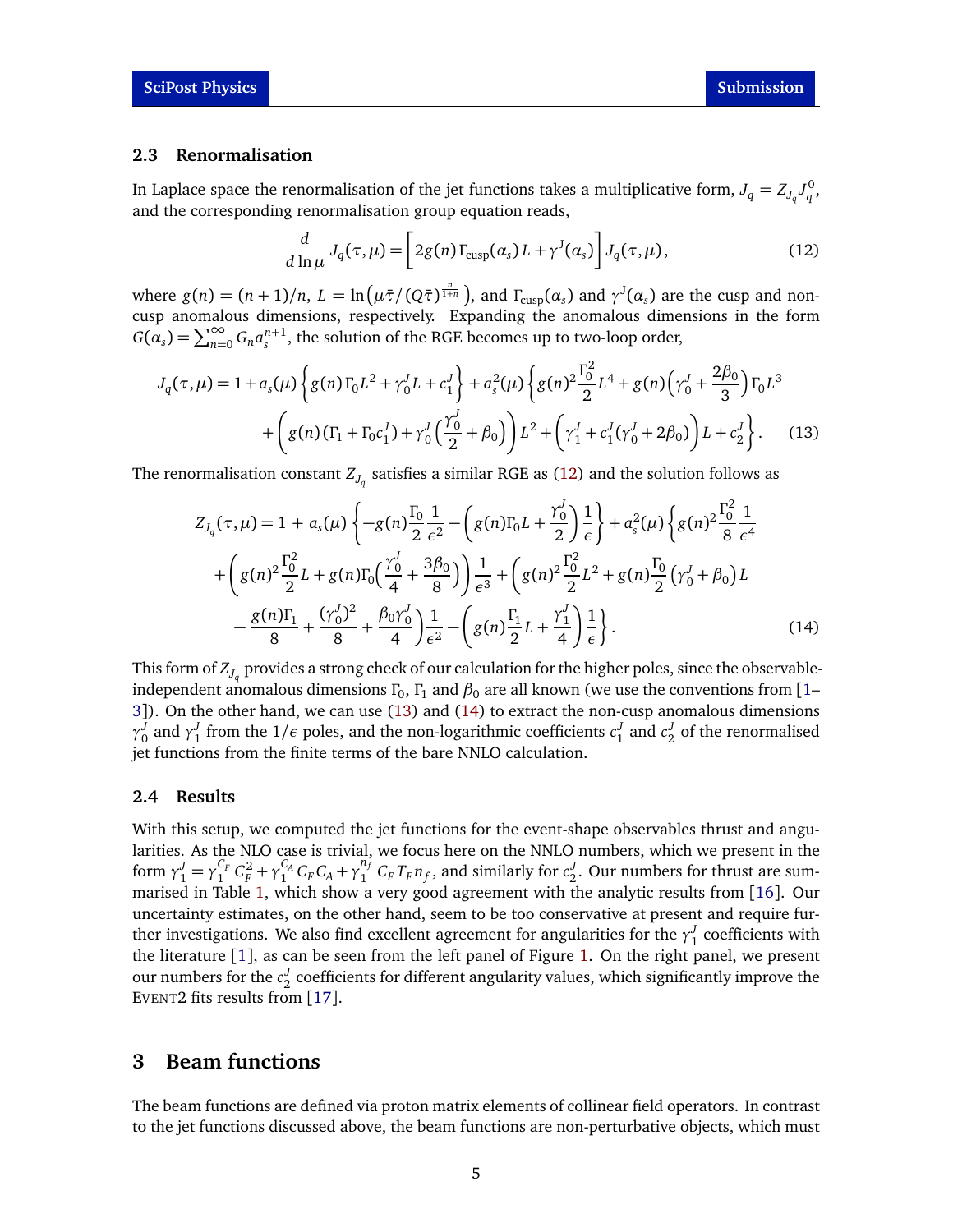<span id="page-5-1"></span>

|       | Analytic  | This work     |
|-------|-----------|---------------|
|       | $-26.699$ | $-26.699(8)$  |
| $C_A$ | $-6.520$  | $-6.522(130)$ |
|       | 21.220    | 21.219(119)   |

|             | Analytic  | This work     |
|-------------|-----------|---------------|
| $c_2^{n_f}$ | $-10.787$ | $-10.787(15)$ |
| $c_2^{C_A}$ | $-2.165$  | $-2.169(189)$ |
| $C_F$       | 4.655     | 4.654(146)    |

Table 1: Two-loop non-cusp anomalous dimension (left) and finite term of the renormalised jet function (right) for thrust. The analytic results have been extracted from [[16](#page-8-8)].

<span id="page-5-2"></span>

Figure 1: The two-loop non-cusp anomalous dimensions (left) are compared against the semi-analytic results (BRT) of [[1](#page-7-2)]. The new  $c_2^J$  coefficients (right) are obtained for different angularity values. The numerical uncertainties are too small to be visible on the plot.

be matched onto parton distribution functions (PDF) to extract the perturbative information. At the partonic level, the quark-to-quark beam function is defined e.g. as

$$
\frac{1}{2} \left[ \frac{\rlap{\,/}\mu}{2} \right]_{\beta\alpha} \mathcal{B}_{qq}(x,\tau,\mu) = \sum_{X} \delta\bigg( (1-x)P_- - \sum_i k_i^- \bigg) \langle P | \bar{\chi}_\alpha | X \rangle \langle X | \chi_\beta | P \rangle \mathcal{M}(\tau; \{k_i\}), \tag{15}
$$

where  $|P\rangle$  is now a partonic state with momentum  $P^{\mu}$ . In the general case, the matching onto the partonic PDF *f i j* then takes the form,

$$
\mathcal{B}_{ij}(x,\tau,\mu) = \sum_{k} \int_{x}^{1} \frac{dz}{z} \mathcal{I}_{ik}\left(\frac{x}{z},\tau,\mu\right) f_{kj}(z,\mu). \tag{16}
$$

While we use the same notation for the Laplace-space measurement function  $\mathcal{M}(\tau;\{k_i\})$  as in the previous section, the beam functions  $B_{ij}$  and the matching kernels  $\mathcal{I}_{ij}$  are distribution-valued in the momentum fraction *x*. To avoid this, we perform an additional Mellin transformation, and we denote the corresponding quantities in Mellin space by  $\mathcal{B}_{ij}$  and  $\mathcal{I}_{ij}$ . In Mellin space, the bare quantities have a similar perturbative expansion as the jet functions in [\(3\)](#page-1-3).

#### <span id="page-5-0"></span>**3.1 Calculational details**

The collinear matrix elements in the definition of the beam functions can be extracted from the well-known splitting functions using crossing symmetry. Notice that at NNLO, the calculation of the beam functions only involves a two-body phase space, for which we employ similar parametrisations as in the jet-function case discussed above. In the following, we focus on the quark-toquark beam function for transverse momentum resummation, which is defined in SCET-2, and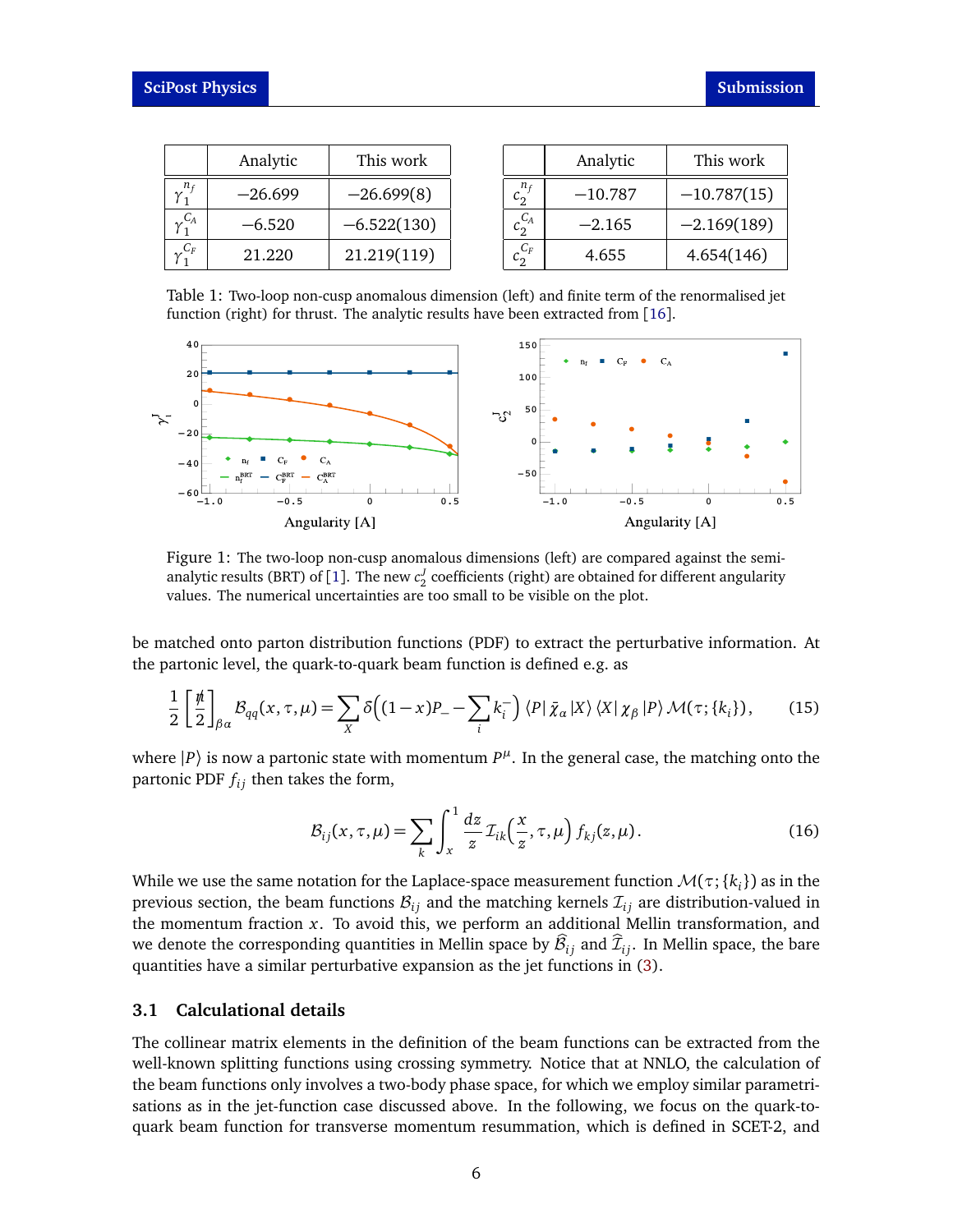<span id="page-6-3"></span>

|                 | Analytic  | This work    |                            | Analytic | This work |
|-----------------|-----------|--------------|----------------------------|----------|-----------|
| $n_f$<br>$\sim$ | $-11.395$ | $-11.392(8)$ | $\cdot$ n $\epsilon$<br>a, | 4.148    | 4.147(4)  |
| $\mathcal{C}_F$ | 10.610    | 10.594(40)   | 」しF<br>a.                  |          | 0.024(45) |

Table 2: Two-loop non-cusp anomalous dimension (left) and anomaly coefficient (right) for  $p_T$ -resummation. The analytic results have been extracted from [[20,](#page-8-10)[21](#page-9-0)].

as such requires an additional rapidity regulator. To this end, we adopt the analytic regulator from  $[18]$  $[18]$  $[18]$  in a symmetrised version (see also  $[1-3]$  $[1-3]$  $[1-3]$ ), and we follow the collinear anomaly approach [[19](#page-8-12)] to extract the final matching kernels. Specifically, we write the product of soft and beam-function kernels in Mellin space (*N*<sup>1</sup> ,*N*<sup>2</sup> ) in the form

$$
\left[\mathcal{S}(\tau,\mu,\nu)\,\widehat{\mathcal{I}}_{qq}(N_1,\tau,\mu,\nu)\,\widehat{\mathcal{I}}_{\bar{q}\bar{q}}(N_2,\tau,\mu,\nu)\right]_{q^2} \stackrel{\alpha=0}{\equiv} \left(\bar{\tau}^2 q^2\right)^{-F_{q\bar{q}}(\tau,\mu)}\,\widehat{I}_{qq}(N_1,\tau,\mu)\,\widehat{I}_{\bar{q}\bar{q}}(N_2,\tau,\mu),\tag{17}
$$

where  $\alpha$  is the rapidity regulator,  $\nu$  is the rapidity scale and  $q^2$  refers to the hard scale in the problem, e.g. the invariant mass of the Drell-Yan pair. On the right-hand-side of [\(17\)](#page-6-1), the large rapidity logarithms are then resummed to all orders through the anomaly coefficient  $F_{q\bar{q}}(\tau,\mu)$ . Due to our specific choice of the rapidity regulator, the collinear and anti-collinear matching kernels on the left-hand-side are furthermore symmetric under the exchange of  $n^{\mu} \leftrightarrow \bar{n}^{\mu}$ , and it is therefore sufficient to compute only one of them explicitly. On the other hand, we also need the soft function in the same regularisation scheme, for which we rely on  $SoftSERVE$  [[1–](#page-7-2)[3](#page-7-3)].

The renormalised anomaly coefficient then satisfies the RGE

<span id="page-6-2"></span><span id="page-6-1"></span>
$$
\frac{d}{d\ln\mu} F_{q\bar{q}}(\tau,\mu) = 2\Gamma_{\text{cusp}}(\alpha_s),\tag{18}
$$

whose solution, up to two loops, takes the form

$$
F_{q\bar{q}}(\tau,\mu) = a_s(\mu) \left\{ 2\Gamma_0 L + d_1 \right\} + a_s^2(\mu) \left\{ 2\beta_0 \Gamma_0 L^2 + 2(\Gamma_1 + \beta_0 d_1) L + d_2 \right\}
$$
(19)

where  $L = \ln(\mu \bar{\tau})$  and  $d_i$  are the non-logarithmic terms of the renormalised anomaly coefficient. The matching kernels, on the other hand, obey the following RGE in Mellin space,

$$
\frac{d}{d\ln\mu}\,\widehat{I}_{qq}(N,\tau,\mu) = 2\big[\Gamma_{\text{cusp}}(\alpha_s)L + \gamma^B(\alpha_s)\big]\widehat{I}_{qq}(N,\tau,\mu) - 2\sum_j\,\widehat{I}_{qj}(N,\tau,\mu)\widehat{P}_{jq}(N,\mu),\tag{20}
$$

where  $\gamma^B$  is the non-cusp anomalous dimension, and the sum in the last term of the right-handside runs over all partons. In this notation,  $\hat{P}_{qq}$  ( $\hat{P}_{gq}$ ) is simply the Mellin-transformed splitting function  $P_{q\to qg^*}$  ( $P_{q\to gq^*}$ ). From the solution of [\(20\)](#page-6-2), we finally extract the non-logarithmic pieces  $I_{qq,i}(N)$  by expanding in  $a_s(\mu)$  and setting  $\mu = 1/\bar{\tau}$ , similar to [\(13\)](#page-4-4).

#### <span id="page-6-0"></span>**3.2 Results**

At NNLO we have calculated all contributions except for the  $C_F C_A$  colour structure appearing in the *P*<sub>*q*→*ggq*<sup>∗</sup> splitting kernel. As can be seen in Table [2,](#page-6-3) our results for the remaining colour structures</sub> of the anomaly coefficient  $d_2$  as well as the non-cusp anomalous dimension  $\gamma_1^B$  are consistent within numerical uncertainties with the analytic results from [[20,](#page-8-10) [21](#page-9-0)]. In Figure [2,](#page-7-6) we display the non-logarithmic contribution to the renormalised matching kernel  $\hat{I}_{qa,2}(N)$  as a function of the Mellin parameter *N*. For both colour structures computed so far, we again find a very good agreement with the known analytic results.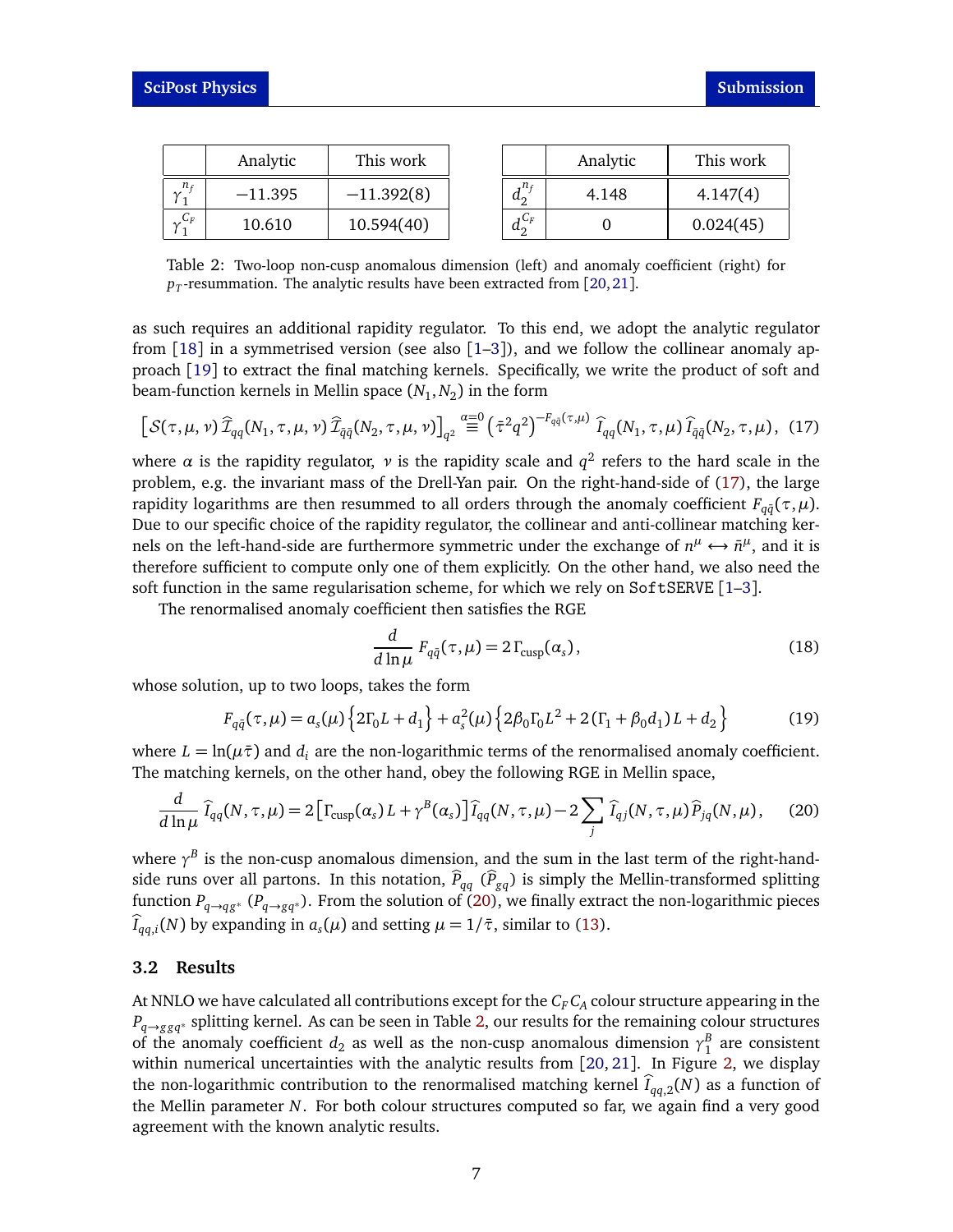<span id="page-7-6"></span>

Figure 2: Comparison of the two-loop non-logarithmic contribution to the quark-to-quark matching kernel for  $p_T$  resummation against the analytic results of [[20,](#page-8-10) [21](#page-9-0)].

### <span id="page-7-0"></span>**4 Conclusions**

We have presented a formalism to automate the calculation of two-loop jet and beam functions. Due to the complicated divergence structure of the underlying collinear matrix elements, we encountered many overlapping singularities in the RR contribution, which we disentangled with the help of a mixed strategy based on sector decomposition, non-linear transformations and selector functions. We furthermore validated our setup against known results for the thrust jet function and the transverse-momentum-dependent beam function, and we obtained a new prediction for the angularity jet function. While we have not yet finished the implementation of the RR contribution in the beam-function case, we plan to look into more observables soon. In the longer term, we also envisage to provide a public code for the calculation of jet and beam functions, similar to the SoftSERVE distribution.

<span id="page-7-1"></span>**Funding information** This research was supported by the Deutsche Forschungsgemeinschaft (DFG, German Research Foundation) under grant 396021762 - TRR 257.

### **References**

- <span id="page-7-2"></span>[1] G. Bell, R. Rahn and J. Talbert, *Two-loop anomalous dimensions of generic dijet soft functions*, Nucl. Phys. B **936**, 520 (2018), doi:10.1016/[j.nuclphysb.2018.09.026,](https://doi.org/10.1016/j.nuclphysb.2018.09.026) <1805.12414>.
- [2] G. Bell, R. Rahn and J. Talbert, *Generic dijet soft functions at two-loop order: correlated emissions*, JHEP **07**, 101 (2019), doi:10.1007/[JHEP07\(2019\)101,](https://doi.org/10.1007/JHEP07(2019)101) <1812.08690>.
- <span id="page-7-3"></span>[3] G. Bell, R. Rahn and J. Talbert, *Generic dijet soft functions at two-loop order: uncorrelated emissions*, JHEP **09**, 015 (2020), doi:10.1007/[JHEP09\(2020\)015,](https://doi.org/10.1007/JHEP09(2020)015) <2004.08396>.
- <span id="page-7-4"></span>[4] G. Bell, B. Dehnadi, T. Mohrmann and R. Rahn, *Automated Calculation of N-jet Soft Functions*, PoS **LL2018**, 044 (2018), doi:10.22323/[1.303.0044,](https://doi.org/10.22323/1.303.0044) <1808.07427>.
- <span id="page-7-5"></span>[5] K. Brune, *NLO calculation of jet and beam functions in Soft-Collinear Effective Theory*, Master's thesis, Universität Siegen (2019).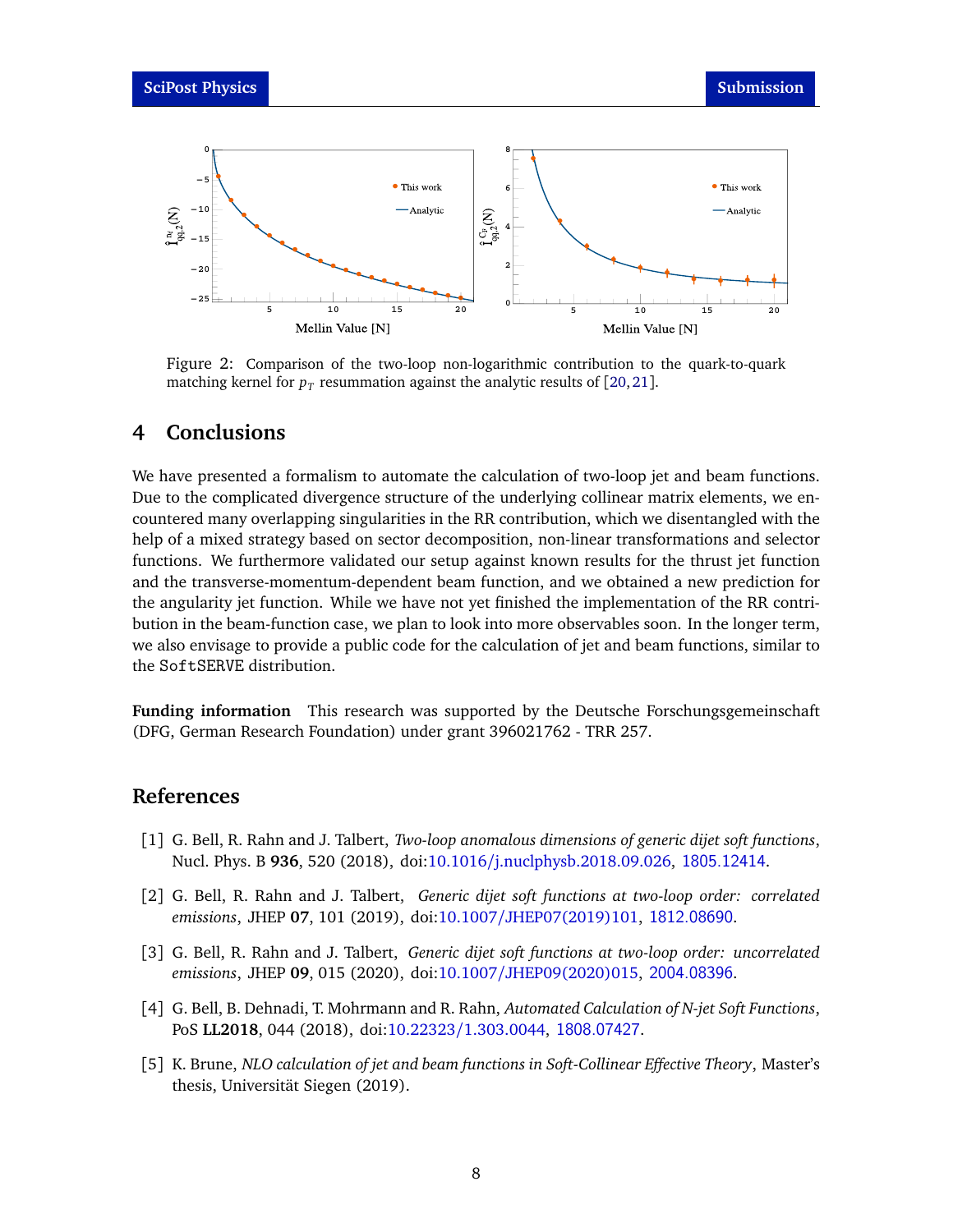- <span id="page-8-0"></span>[6] A. Basdew-Sharma, F. Herzog, S. Schrijnder van Velzen and W. J. Waalewijn, *One-loop jet functions by geometric subtraction*, JHEP **10**, 118 (2020), doi:10.1007/[JHEP10\(2020\)118,](https://doi.org/10.1007/JHEP10(2020)118) <2006.14627>.
- <span id="page-8-1"></span>[7] G. Altarelli and G. Parisi, *Asymptotic Freedom in Parton Language*, Nucl. Phys. B **126**, 298 (1977), doi:10.1016/[0550-3213\(77\)90384-4.](https://doi.org/10.1016/0550-3213(77)90384-4)
- <span id="page-8-2"></span>[8] Z. Bern and G. Chalmers, *Factorization in one loop gauge theory*, Nucl. Phys. B **447**, 465 (1995), doi:10.1016/[0550-3213\(95\)00226-I,](https://doi.org/10.1016/0550-3213(95)00226-I) <hep-ph/9503236>.
- [9] Z. Bern, V. Del Duca, W. B. Kilgore and C. R. Schmidt, *The infrared behavior of one loop QCD amplitudes at next-to-next-to leading order*, Phys. Rev. D **60**, 116001 (1999), doi:10.1103/[PhysRevD.60.116001,](https://doi.org/10.1103/PhysRevD.60.116001) <hep-ph/9903516>.
- <span id="page-8-3"></span>[10] D. A. Kosower and P. Uwer, *One loop splitting amplitudes in gauge theory*, Nucl. Phys. B **563**, 477 (1999), doi:10.1016/[S0550-3213\(99\)00583-0,](https://doi.org/10.1016/S0550-3213(99)00583-0) <hep-ph/9903515>.
- <span id="page-8-4"></span>[11] J. M. Campbell and E. W. N. Glover, *Double unresolved approximations to multiparton scattering amplitudes*, Nucl. Phys. B **527**, 264 (1998), doi:10.1016/[S0550-3213\(98\)00295-8,](https://doi.org/10.1016/S0550-3213(98)00295-8) <hep-ph/9710255>.
- [12] S. Catani and M. Grazzini, *Collinear factorization and splitting functions for next-to-nextto-leading order QCD calculations*, Phys. Lett. B **446**, 143 (1999), doi[:10.1016](https://doi.org/10.1016/S0370-2693(98)01513-5)/S0370- [2693\(98\)01513-5,](https://doi.org/10.1016/S0370-2693(98)01513-5) <hep-ph/9810389>.
- <span id="page-8-5"></span>[13] S. Catani and M. Grazzini, *Infrared factorization of tree level QCD amplitudes at the nextto-next-to-leading order and beyond*, Nucl. Phys. B **570**, 287 (2000), doi[:10.1016](https://doi.org/10.1016/S0550-3213(99)00778-6)/S0550- [3213\(99\)00778-6,](https://doi.org/10.1016/S0550-3213(99)00778-6) <hep-ph/9908523>.
- <span id="page-8-6"></span>[14] G. Bell, K. Brune, G. Das and M. Wald, to appear.
- <span id="page-8-7"></span>[15] S. Borowka, G. Heinrich, S. Jahn, S. P. Jones, M. Kerner, J. Schlenk and T. Zirke, *pySecDec: a toolbox for the numerical evaluation of multi-scale integrals*, Comput. Phys. Commun. **222**, 313 (2018), doi:10.1016/[j.cpc.2017.09.015,](https://doi.org/10.1016/j.cpc.2017.09.015) <1703.09692>.
- <span id="page-8-8"></span>[16] T. Becher and M. Neubert, *Toward a NNLO calculation of the*  $\bar{B} \rightarrow X_s \gamma$  *decay rate with a cut on photon energy. II. Two-loop result for the jet function*, Phys. Lett. B **637**, 251 (2006), doi:10.1016/[j.physletb.2006.04.046,](https://doi.org/10.1016/j.physletb.2006.04.046) <hep-ph/0603140>.
- <span id="page-8-9"></span>[17] G. Bell, A. Hornig, C. Lee and J. Talbert,  $e^+e^-$  angularity distributions at NNLL' accuracy, JHEP **01**, 147 (2019), doi:10.1007/[JHEP01\(2019\)147,](https://doi.org/10.1007/JHEP01(2019)147) <1808.07867>.
- <span id="page-8-11"></span>[18] T. Becher and G. Bell, *Analytic Regularization in Soft-Collinear Effective Theory*, Phys. Lett. B **713**, 41 (2012), doi:10.1016/[j.physletb.2012.05.016,](https://doi.org/10.1016/j.physletb.2012.05.016) <1112.3907>.
- <span id="page-8-12"></span>[19] T. Becher and M. Neubert, *Drell-Yan Production at Small q<sup>T</sup> , Transverse Parton Distributions and the Collinear Anomaly*, Eur. Phys. J. C **71**, 1665 (2011), doi:10.1140/epjc/[s10052-011-](https://doi.org/10.1140/epjc/s10052-011-1665-7) [1665-7,](https://doi.org/10.1140/epjc/s10052-011-1665-7) <1007.4005>.
- <span id="page-8-10"></span>[20] T. Gehrmann, T. Luebbert and L. L. Yang, *Transverse parton distribution functions at nextto-next-to-leading order: the quark-to-quark case*, Phys. Rev. Lett. **109**, 242003 (2012), doi:10.1103/[PhysRevLett.109.242003,](https://doi.org/10.1103/PhysRevLett.109.242003) <1209.0682>.